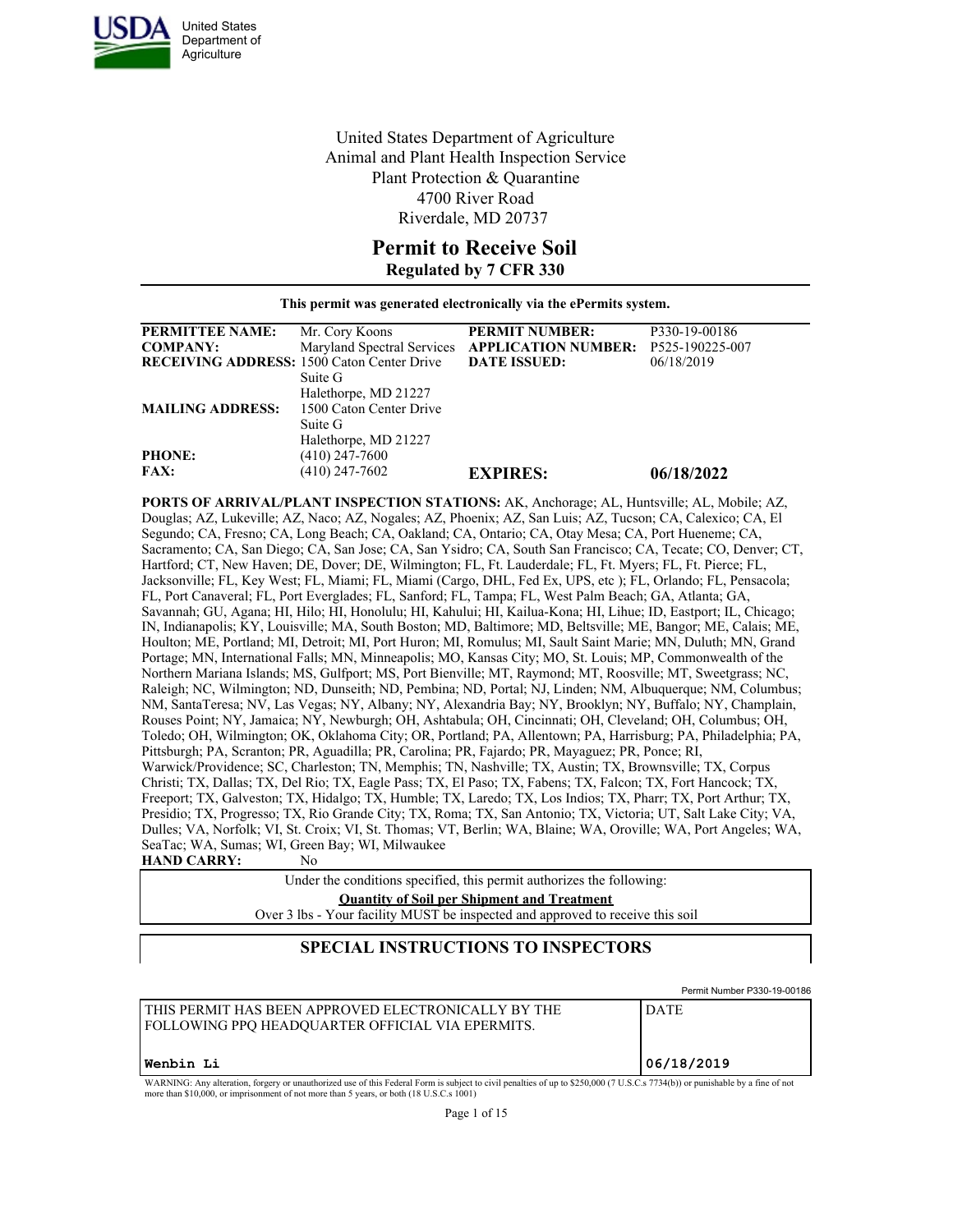

See permit conditions below

INSTRUCTIONS TO DHS CBP INSPECTORS FOR IMPORTED SOIL SHIPMENTS ROUTED TO RECEIVING FACILITY:

1) Confirm that the shipment under this USDA PPQ P330 permit is under bond to the point of entry.

2) Validate the permit in ePermits using the CBP search feature.

3) Confirm that the imported shipment has a valid USDA PPQ Form 550 Black/White label.

4) Confirm that the shipment is being routed directly to a USDA-APHIS-PPQ Inspected Facility authorized to receive soil by logging onto:

https://www.aphis.usda.gov/aphis/ourfocus/planthealth/import-information/permits/regulated -organism-and-soil-permits/sa\_soil/facilities.

5) For questions or concerns, contact the USDA-APHIS-PPQ Permit Unit in Riverdale, MD, at 866-524-5421 and ask to speak with a compliance officer.

# **PERMIT GUIDANCE**

1) Receipt or use of foreign isolates or samples from countries under sanctions requires specific permission from the U.S. Department of Treasury; please refer to

https://www.treasury.gov/resource-center/sanctions/Programs/Pages/Programs.aspx

2) This permit does not authorize importation, interstate movement, possession, and/or use of strains of genetically engineered regulated materials/organisms (created by the use of recombinant DNA technology).

3) If an animal pathogen is identified in your shipment, to ensure appropriate safeguarding, please refer to

http://www.aphis.usda.gov/import\_export/animals/animal\_import/animal\_imports\_anproducts.sh tml

4) If a human pathogen is identified, please refer to the CDC Etiologic Agent Import Permit Program at http://www.cdc.gov/od/eaipp/

5) This permit does not fulfill the requirements of other federal or state regulatory authorities. Please contact the appropriate agencies, such as the U.S. Environmental Protection Agency, the U.S. Fish and Wildlife Service, the U.S. Food and Drug Administration, the Centers for Disease Control and Prevention, the APHIS Veterinary Services unit, the APHIS Biotechnology Regulatory Services, or your State's Department of Agriculture to ensure proper permitting. 6) If you are considering renewal of this permit, an application should be submitted at least 90 days prior to the expiration date of this permit to ensure continued coverage. Permits requiring

containment facilities may take a longer period of time to process.

# **PERMIT CONDITIONS**

|                                                                                                                                                                                | Permit Number P330-19-00186 |
|--------------------------------------------------------------------------------------------------------------------------------------------------------------------------------|-----------------------------|
| I THIS PERMIT HAS BEEN APPROVED ELECTRONICALLY BY THE<br><b>FOLLOWING PPO HEADOUARTER OFFICIAL VIA EPERMITS.</b>                                                               | <b>DATE</b>                 |
| Wenbin Li                                                                                                                                                                      | 106/18/2019                 |
| WADNING: Any elteration, forgary or unoutherized use of this Eoderal Form is subject to givil penalties of up to \$250,000 (7 U.S.C.s. 7724(b)) or punishable by a fine of not |                             |

WARNING: Any alteration, forgery or unauthorized use of this Federal Form is subject to civil penalties of up to \$250,000 (7 U.S.C.s 7734(b)) or punishable by a fine of not more than \$10,000, or imprisonment of not more than 5 years, or both (18 U.S.C.s 1001)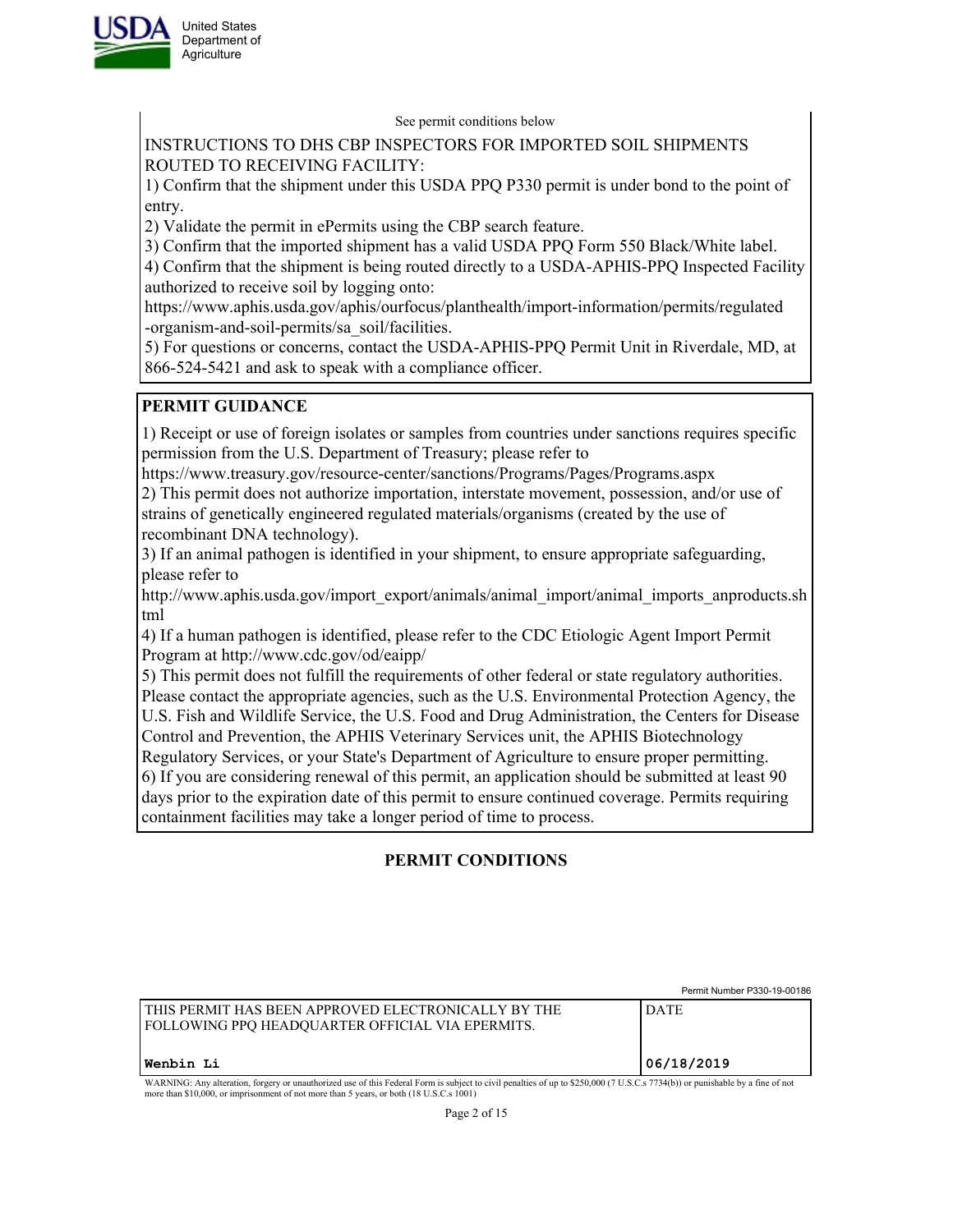

### CHEMICAL/PHYSICAL ANALYSIS IMPORTATION

USDA-APHIS issues this permit to Mr. Cory Koons with Maryland Spectral Services in Halethorpe, Maryland (location of Organization). The permit authorizes the importation of soil from all foreign sources (except countries with sanctions or embargoes by U.S. State Department) only for chemical/physical analysis in a controlled laboratory environment at the named facility on the permit.

1. If an accidental release into the environment occurs, notification must be made within one business day to APHIS, PPQ, 4700 River Rd., unit 133; Riverdale, MD 20737; 866-524-5421. A written report of the incident must be submitted identifying: (a) the name of the permit holder (responsible person), (b) the permit number, (c) the country or State of origin of the soil, (d) the nature of the release, and (e) measures already taken to contain, reduce or limit the effects of the accidentally released soil. Any plans prepared to contain, reduce or limit the effects of the accidentally released soil may be submitted as developed.

2.

- This permit is issued by the United States Department of Agriculture's Animal and Plant Health Inspection Service (APHIS). It conveys APHIS regulations and requirements for the material(s) listed on this permit. It does not reduce or eliminate your legal duty and responsibility to comply with all other applicable Federal and State regulatory requirements.
- The permit number or a copy of the permit must accompany the shipment.
- You must be an individual at least 18 years old, or legal entity such as partnership, corporation, association, or joint venture.
- You are legally responsible for complying with all permit requirements and permit conditions.
- The regulated material and shipping container(s) are subject to inspection by officials of Custom and Border Protection (CBP) and APHIS. CBP or APHIS officials may require the shipment to be treated, seized, re-exported, or destroyed (in part or whole). You will be responsible for expenses.
- If you violate any applicable laws associated with this permit, you may face substantial civil or criminal penalties. We may cancel all current permits and deny future permit applications.
- Without prior notice and during reasonable hours, authorized Federal and State Regulators must be allowed to inspect the conditions associated with the regulated

|                                                                                                                                                                                                                                                                          | Permit Number P330-19-00186 |
|--------------------------------------------------------------------------------------------------------------------------------------------------------------------------------------------------------------------------------------------------------------------------|-----------------------------|
| l this permit has been approved electronically by the<br>  FOLLOWING PPO HEADOUARTER OFFICIAL VIA EPERMITS.                                                                                                                                                              | <b>DATE</b>                 |
| <b> Wenbin Li</b>                                                                                                                                                                                                                                                        | 06/18/2019                  |
| WARNING: Any alteration, forgery or unauthorized use of this Federal Form is subject to civil penalties of up to \$250,000 (7 U.S.C.s 7734(b)) or punishable by a fine of not<br>more than \$10,000, or imprisonment of not more than 5 years, or both (18 U.S.C.s 1001) |                             |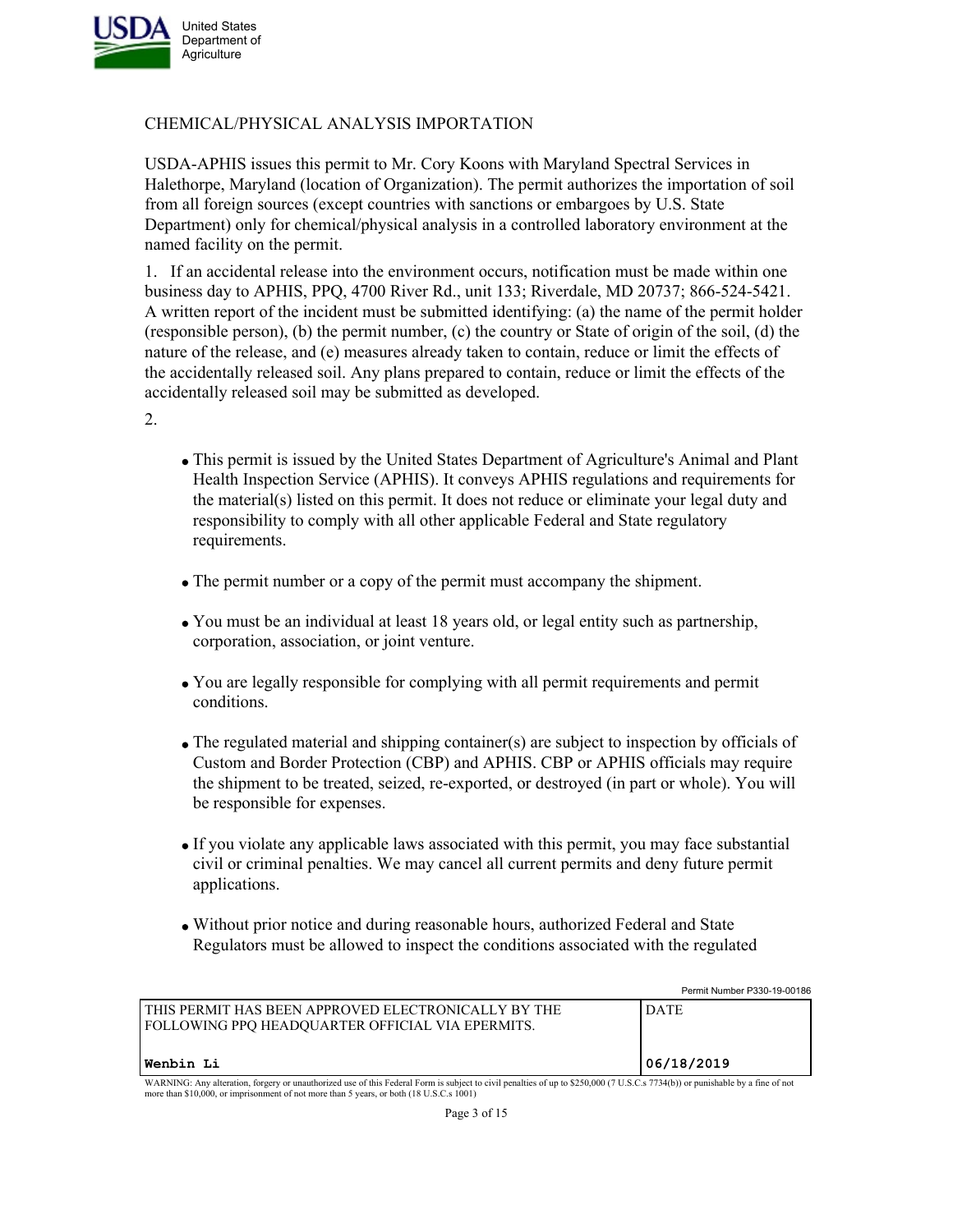

materials/organisms authorized under this permit.

3. All solid wood packing material (SWPM) accompanying the shipment must be in compliance with ISPM 15 treatment regulations and IPPC stamp requirements and enforcement. Noncompliant shipments will be treated, re-exported or destroyed at the consignee's expense.

4. Further distribution of soil is not allowed without a permit from the receiving lab. While in storage, all soil must be kept locked (e.g. in freezer, cabinet) in the approved lab with access limited to authorized personnel or they will be in a restricted access building that requires a key card entry and access is restricted to authorized personnel only; or it must be in locked room restricted to authorized personnel only.

5. All unconsumed soil, containers and effluent must be autoclaved, incinerated or properly sterilized by the permittee at the conclusion of the project as approved and prescribed by the permit conditions.

6. Any water residues (effluent) from the processing of soil samples must be treated by an approved sterilization procedure such as hydroclave or autoclave or boiled dry.

7. The Permit holder must comply with all the items listed below. In cases where notification is required, the notification must be made to the Pest Permit staff at 866-524-5421 or pest.permits@aphis.usda.gov within one business day of the event triggering a notification. You must also notify the PPQ State Plant Health Director in your State. Access the list of SPHDs at

https://www.aphis.usda.gov/aphis/ourfocus/planthealth/ppq-program-overview/ct\_sphd.

- maintain a valid PPQ 330 permit so long as any portion of the regulated soil remains untreated,
- not assign or transfer this permit to other persons without prior APHIS PPQ authorization,
- maintain an official permanent work assignment or affiliation at the address on this permit,
- notify the Pest Permit Staff of any change in the permit holder's work assignment, residence, or affiliation,
- notify the Pest Permit Staff of the receipt of unauthorized and/or misdirected shipments of regulated soil,
- adequately mitigate environmental impacts resulting from unauthorized or accidental release of the regulated soil,
- notify the Pest Permit Staff if the facility or equipment is damaged/destroyed or if you wish to decommission the facility,
- devitalize/sterilize all regulated soil prior to departure from the organization unless other arrangements are confirmed by the Pest Permit Staff,
- notify the Pest Permit Staff if you intend to let your permit expire and you will no longer receive or work with the regulated soil.

|                                                                                                                                                                                                                                                                          | Permit Number P330-19-00186 |
|--------------------------------------------------------------------------------------------------------------------------------------------------------------------------------------------------------------------------------------------------------------------------|-----------------------------|
| I THIS PERMIT HAS BEEN APPROVED ELECTRONICALLY BY THE<br>FOLLOWING PPO HEADOUARTER OFFICIAL VIA EPERMITS.                                                                                                                                                                | <b>DATE</b>                 |
| Wenbin Li                                                                                                                                                                                                                                                                | 06/18/2019                  |
| WARNING: Any alteration, forgery or unauthorized use of this Federal Form is subject to civil penalties of up to \$250,000 (7 U.S.C.s 7734(b)) or punishable by a fine of not<br>more than \$10,000, or imprisonment of not more than 5 years, or both (18 U.S.C.s 1001) |                             |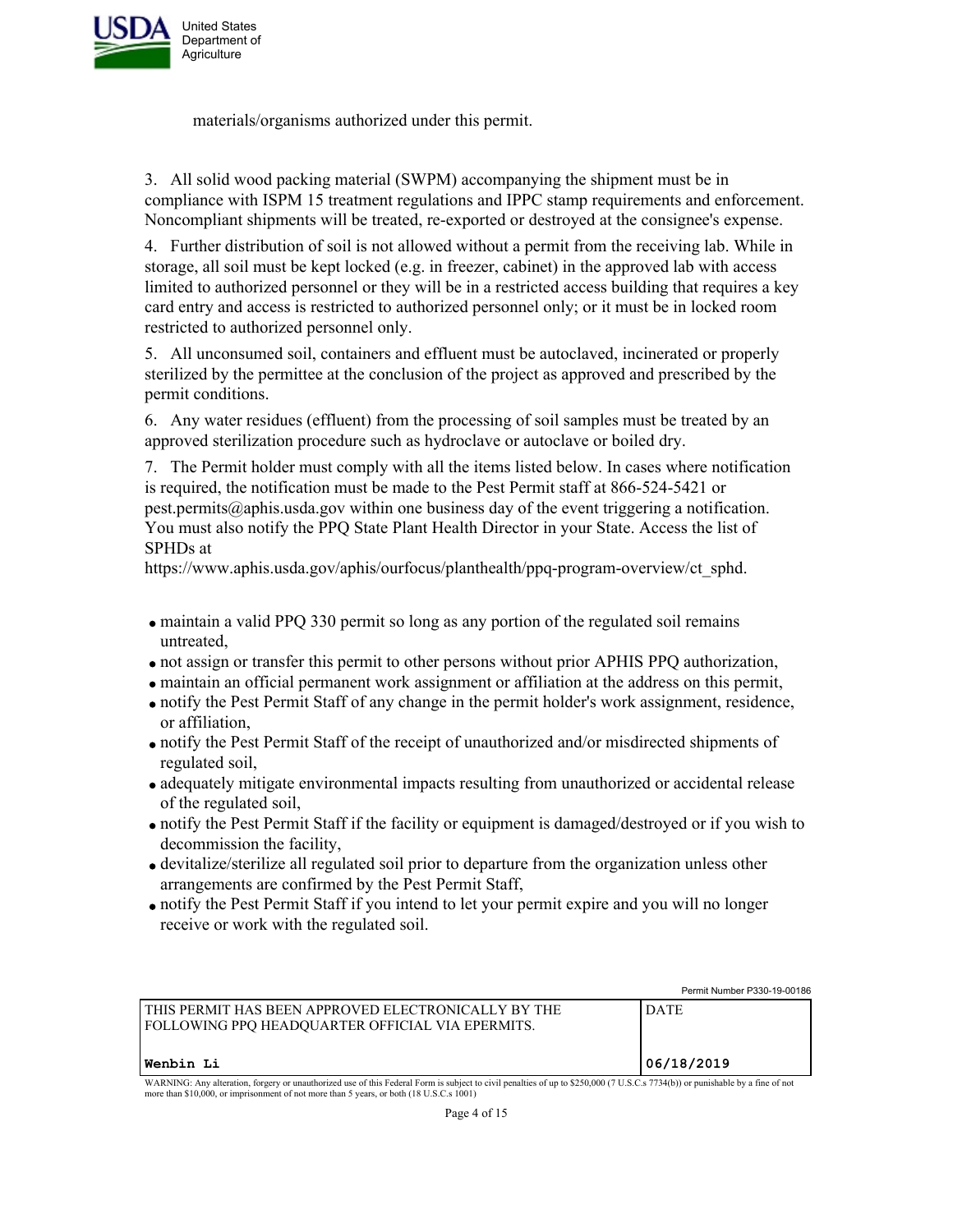

8. Upon issuance of this permit (i.e., a signed PPQ 330), you will need to request the PPQ Form 550 Black/White labels at least 5 days in advance of shipping date. If you applied online using ePermits, you may request the labels using the My Shipments/Labels feature. Otherwise, send your request to BlackWhiteGreenYellowlabelrequest@aphis.usda.gov. All email requests must come from the permit holder or appointee, if requested by the appointee the permit holder must be Ccýd on all requests. Specify the permit number and the total number of labels needed in multiples of four. You may request additional labels the same way. We will send you the labels by email as a pdf.

However, the PPQ Form 550 Black/White label is not required on shipments of soil that originate in Hawaii, Puerto Rico, and the U.S. Virgin Islands.

A label must be attached with clear tape to the exterior of each package being imported under this permit. The labels will include detailed shipping instructions. You are responsible for instructing your shipper to carefully follow these instructions. You are responsible for each import shipping label issued under this permit.

Failure to do so may result in refused entry or destruction of your package.

Enclose the following supplemental information in each shipment:

- Permittee Name
- Permit number
- Label number

Underlying packaging/wrapping must carry the address, billing, and any other information required to direct the shipment to its final destination (i.e., the permit holder's address; N.B., USDA APHIS does not defray any additional shipping costs incurred for transiting the shipment through an inspection station as the initial US destination).

9. Further distribution or movement of the regulated soil is not allowed without prior approval from the PPQ State Plant Health Director in your State. Access the list of SPHDs at https://www.aphis.usda.gov/aphis/ourfocus/planthealth/ppq-program-overview/sphd. For such movements, you must follow the packaging standards described in these permit conditions.

10. Certain domestic mainland soil is regulated under 7 CFR 301. This permit does NOT authorize the movement of such soil. For further information on the movement of domestic mainland soil visit:

https://www.aphis.usda.gov/aphis/ourfocus/planthealth/import-information/permits/regulated -organism-and-soil-permits/sa\_soil/ct\_domestic\_soil.

|                                                                                                                                                                                | Permit Number P330-19-00186 |
|--------------------------------------------------------------------------------------------------------------------------------------------------------------------------------|-----------------------------|
| I THIS PERMIT HAS BEEN APPROVED ELECTRONICALLY BY THE<br><b>FOLLOWING PPO HEADOUARTER OFFICIAL VIA EPERMITS.</b>                                                               | ' DATE                      |
| <b>Wenbin Li</b>                                                                                                                                                               | 106/18/2019                 |
| WARNING: Any alteration, forgery or unauthorized use of this Federal Form is subject to civil penalties of up to \$250,000 (7 U.S.C.s. 7734(b)) or punishable by a fine of not |                             |

WARNING: Any alteration, forgery or unauthorized use of this Federal Form is subject to civil penalties of up to \$250,000 (7 U.S.C.s 7734(b)) or punishable by a fine of not<br>more than \$10,000, or imprisonment of not more th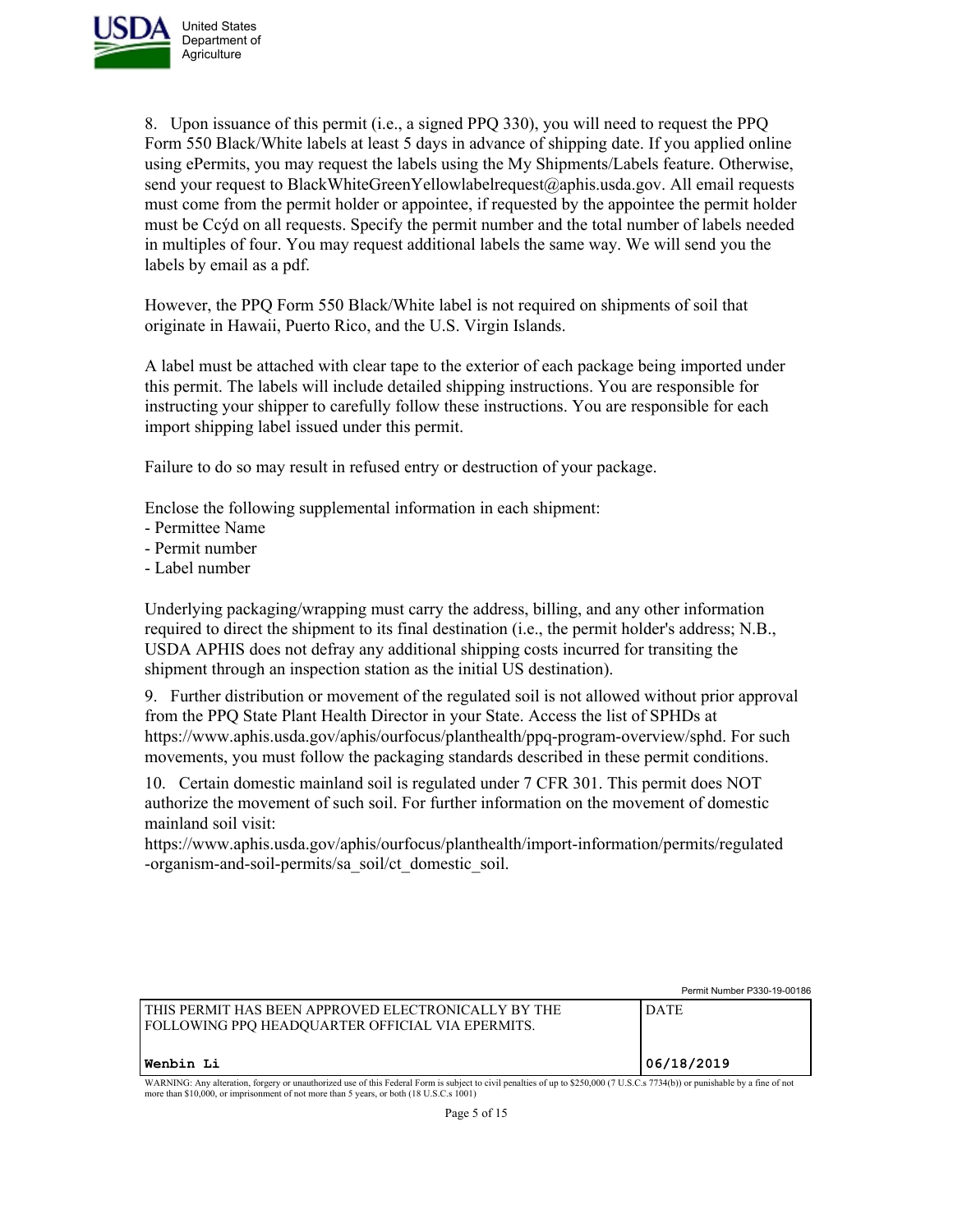

11. Prior to disposal, all regulated soil must be sterilized by one of the following method: Dry Heat

Use the following temperature ranges and time:

- $\bullet$  110 120.5 Celsius (230 249 Fahrenheit) for 16 hours
- $\bullet$  121 154 Celsius (250 309 Fahrenheit) for 2 hours
- 154.4 192.5 Celsius (310 379 Fahrenheit) for 30 minutes
- $\bullet$  193 220 Celsius (380 429 Fahrenheit) for 4 minutes
- 221 232 Celsius (430 450 Fahrenheit) for 2 minutes

Time starts when the entire sample reaches the required temperature. Use a suitable temperature probe or currently calibrated thermometer for verification. The soil must be spread evenly throughout the chamber and not exceed 6 inches in depth.

Autoclave

- Autoclave at 121 Celsius (250 Fahrenheit) for a minimum of 30 minutes at 15 psi.
- Place autoclave tape or other indicators on each load prior to treatment. Check the autoclave tape or other indicator on each container to verify color change before disposal.
- Calibrate annually according to the manufacturerýs instructions and maintain written records.
- Use a commercially available biological indicator kit every 3 months, containing bacterial spores (e.g. Geobacillus stearothermophilus species) that are rendered unviable at 121 Celsius (250 Fahrenheit). Follow the manufacturerýs instructions. Service and retest the autoclave if any growth is observed.

Incineration

With the exception of metal and glass containers, all regulated and associated material must be reduced completely to ash at the end of the incineration cycle.

Hydroclave

- Hydroclave at 121 Celsius (250 Fahrenheit) for a minimum of 30 minutes, or at 132 Celsius (267 Fahrenheit) for a minimum of 15 minutes.
- Observe the temperature sensor to ensure that the hydroclave maintains its required temperature.
- Calibrate hydroclave annually according to the manufacturerýs instructions and maintain written records.

**Other** 

No other sterilization methods are allowed without prior written agreement from the USDA-APHIS-PPQ Pest Permit Staff.

|                                                                                                                                                                               | Permit Number P330-19-00186 |
|-------------------------------------------------------------------------------------------------------------------------------------------------------------------------------|-----------------------------|
| THIS PERMIT HAS BEEN APPROVED ELECTRONICALLY BY THE<br><b>FOLLOWING PPO HEADOUARTER OFFICIAL VIA EPERMITS.</b>                                                                | <b>DATE</b>                 |
| Wenbin Li                                                                                                                                                                     | 06/18/2019                  |
| WARNING: Any alteration, forgery or unauthorized use of this Federal Form is subject to civil penalties of up to \$250,000 (7 U.S.C.s 7734(b)) or punishable by a fine of not |                             |

more than \$10,000, or imprisonment of not more than 5 years, or both (18 U.S.C.s 1001)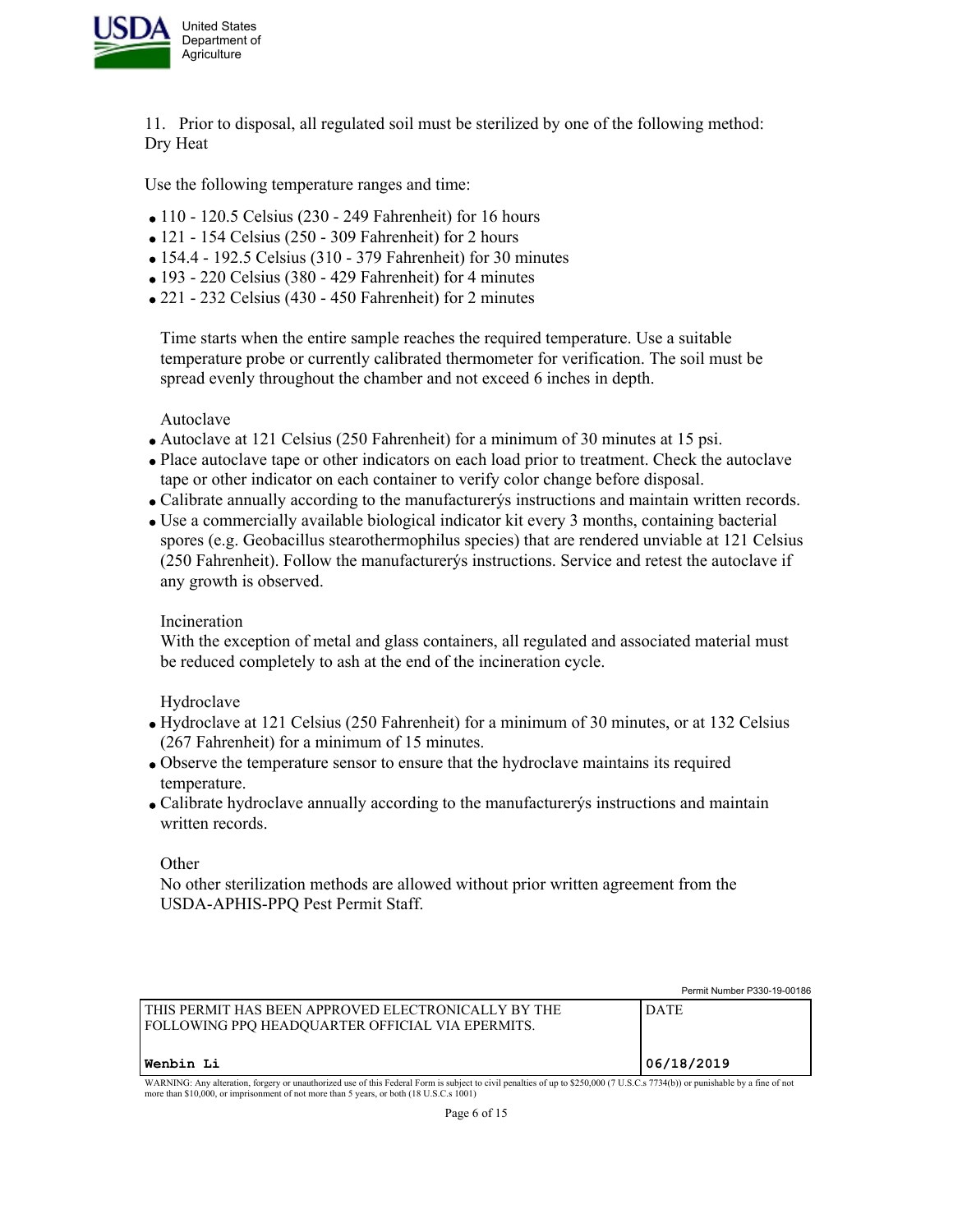

12. Standard Operating Procedures (SOPs) must be filed with, and approved by, the APHIS PPQ Pest Permit Staff at: email: pest.permits@aphis.usda.gov; phone: 866-524-5421; fax: 301-734-8700; address: River Road, Unit 133, Riverdale, MD 20737. All contact information must be kept current and the SOPs must be dated. If requirements in the permit conditions are more restrictive than the SOPs, permit conditions take precedence. APHIS PPQ must approve any changes to the SOPs before implementation. At a minimum, the SOP should describe how you will maintain compliance with USDA APHIS-PPQ regulations. It must include how you plan to do the following: handle/process, store, safeguard, transport, treat, and dispose of the regulated soil, effluent, and anything else coming into contact with the regulated soil. The SOP must also contain instructions regarding the cleanup of potential spillage of regulated soil and must be posted in areas where soil is stored or processed. The SOP may be required at the time of inspection.

13. All packages must minimally consist of an inner (primary) and outer (secondary) container securely sealed so that both prevent unauthorized loss of the regulated soil. The primary package(s) must be sealed and adequately cushioned to withstand shock, impact, and pressure changes that may occur. The secondary container must be strong enough to withstand typical shipping conditions (dropping, stacking, impact from other freight, etc.) without opening.

14. For soil that originates in Hawaii and Puerto Rico, a copy of this permit or permit number and the shipment must be presented to APHIS-PPQ for inspection and clearance prior to departure. For soil that originates in the U.S. Virgin Islands, a copy of this permit or the permit number and the shipment must be presented to DHS-CBP for inspection and clearance prior to departure.

Following inspection, soil shipments from Hawaii, Puerto Rico, and the U.S. Virgin Islands are authorized to enter at any arrival point on the mainland U.S.

15. The permit holder must keep records of all shipments received and samples processed under this permit. These records must be retained for a period of three (3) years after disposal, or after transfer of the regulated soil to another APHIS approved facility. If soil is transferred between soil approved facilities, the identity of the regulated soil samples must be maintained for traceability.

The records must include:

- Date of arrival of each shipment,
- Origin of the regulated soil
- Total weight of regulated soil in each shipment
- Date and weight of disposed or transferred regulated soil

Training records on each employee must be maintained for a period of three (3) years following the departure of that employee from the APHIS approved facility.

|                                                                                                                                                                                                                                                                          | Permit Number P330-19-00186 |
|--------------------------------------------------------------------------------------------------------------------------------------------------------------------------------------------------------------------------------------------------------------------------|-----------------------------|
| l this permit has been approved electronically by the<br>FOLLOWING PPQ HEADQUARTER OFFICIAL VIA EPERMITS.                                                                                                                                                                | <b>DATE</b>                 |
| Wenbin Li                                                                                                                                                                                                                                                                | 06/18/2019                  |
| WARNING: Any alteration, forgery or unauthorized use of this Federal Form is subject to civil penalties of up to \$250,000 (7 U.S.C.s 7734(b)) or punishable by a fine of not<br>more than \$10,000, or imprisonment of not more than 5 years, or both (18 U.S.C.s 1001) |                             |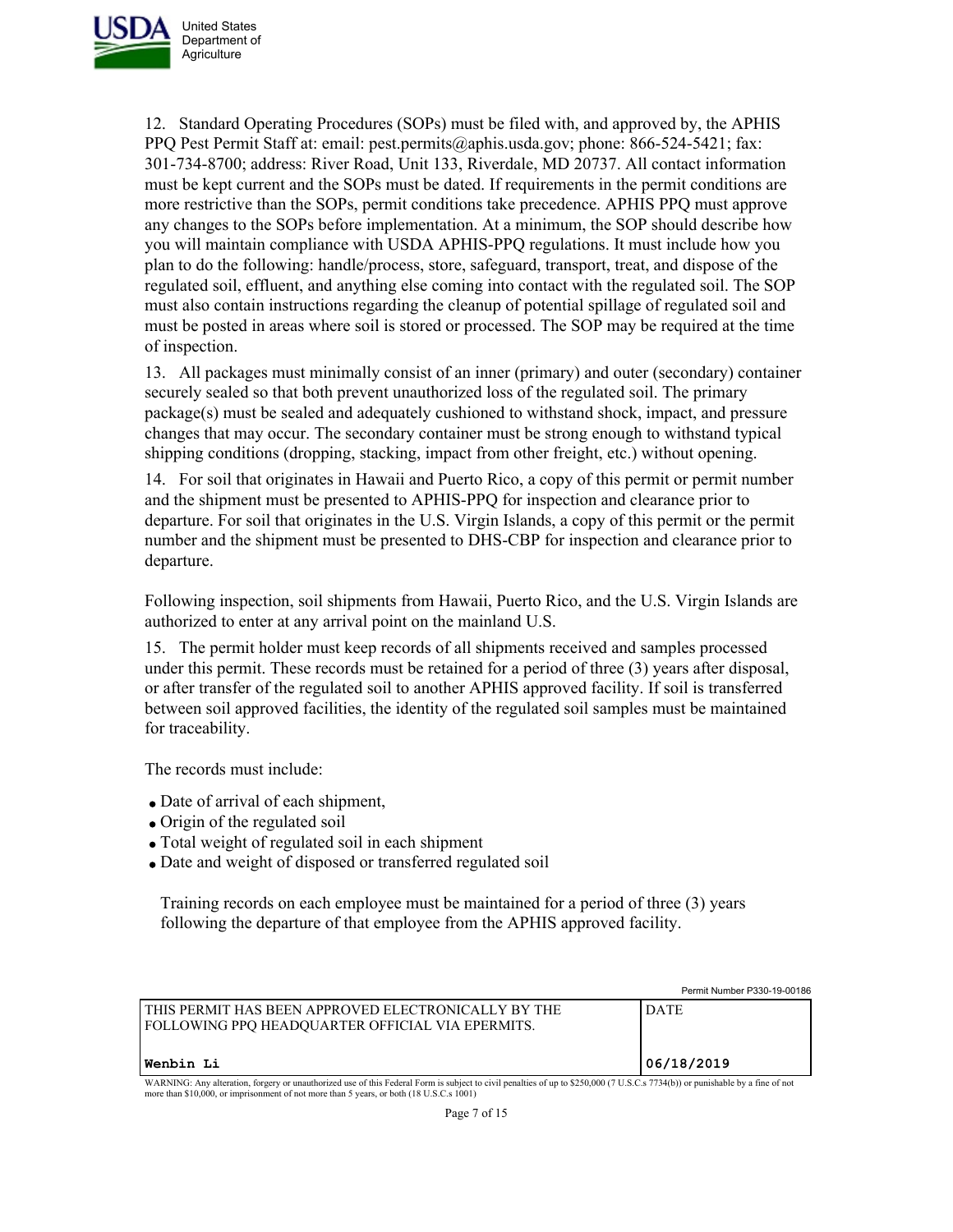

A list of all persons with access to the APHIS approved facility must be maintained. All records retained under this permit must be made available to Federal and State regulators upon request.

16. Unless other disposal arrangements have been approved in advance by USDA-APHIS-PPQ Pest Permit Staff, all items coming in direct contact with, or exposed to, the regulated soil -- including but not limited to glassware, countertops, equipment, waste material, effluent, and shipping materials -- must be sterilized/sanitized/decontaminated prior to re-use or removal from the APHIS approved facility, and prior to the expiration of this permit.

Use any of the following, either alone or in combination: 1) immersed in 5 percent sodium hypochlorite (household bleach from the bottle is 5 percent) for at least 20 minutes, 2) immersed in 70 percent alcohol or ethanol for at least 30 minutes, 3) flamed with ethanol, 4) treated with quaternary ammonium compounds per manufacturerýs specifications, or 5) one of the soil sterilization methods above.

17. All employees working with the regulated soil must also complete annual training. The training must cover the requirements on this permit and the Standard Operating Procedures submitted to APHIS-PPQ. Both a copy of the permit and the SOPs must be available at all times for the facility staff to consult.

18. Modifications to the facility or any procedural changes that affect the handling of the regulated soil must be approved by APHIS prior to making changes. Please contact the Pest Permit Staff (email: pest.permits@aphis.usda.gov; phone: 866-524-5421; address: 4700 River Road, Unit 133, Riverdale, MD 20737; fax: 301-734-8700).

19. The permit holder is responsible for the activities of those individuals working with the regulated soil. Everyone handling the regulated soil must read, agree to, and initial these conditions before beginning work. These initialed conditions do not need to be submitted to APHIS-PPQ but must be readily accessible in the event of an inspection and presented upon request.

20. Upon arrival at the APHIS approved facility, the regulated soil must be stored in two levels of secured containment until transferred or sterilized. As long as regulated soil is present, the containment and all other affected areas of the facility must be restricted to access by authorized personnel only. All containers and storage areas will be labeled: ýRegulated Soilý. The secured containment area must store only regulated material or, if the area also houses unregulated material, the regulated material must be clearly segregated from the unregulated material as well as being appropriately labeled.

21. Unless the regulated soil is hand carried, it must be shipped by bonded carrier to the point of entry. Further movement must be made through a recognized commercial carrier to the APHIS approved facility.

|                                                                                                                                                                                                                                                                          | Permit Number P330-19-00186 |
|--------------------------------------------------------------------------------------------------------------------------------------------------------------------------------------------------------------------------------------------------------------------------|-----------------------------|
| I THIS PERMIT HAS BEEN APPROVED ELECTRONICALLY BY THE<br>FOLLOWING PPO HEADOUARTER OFFICIAL VIA EPERMITS.                                                                                                                                                                | <b>DATE</b>                 |
| Wenbin Li                                                                                                                                                                                                                                                                | '06/18/2019                 |
| WARNING: Any alteration, forgery or unauthorized use of this Federal Form is subject to civil penalties of up to \$250,000 (7 U.S.C.s 7734(b)) or punishable by a fine of not<br>more than \$10,000, or imprisonment of not more than 5 years, or both (18 U.S.C.s 1001) |                             |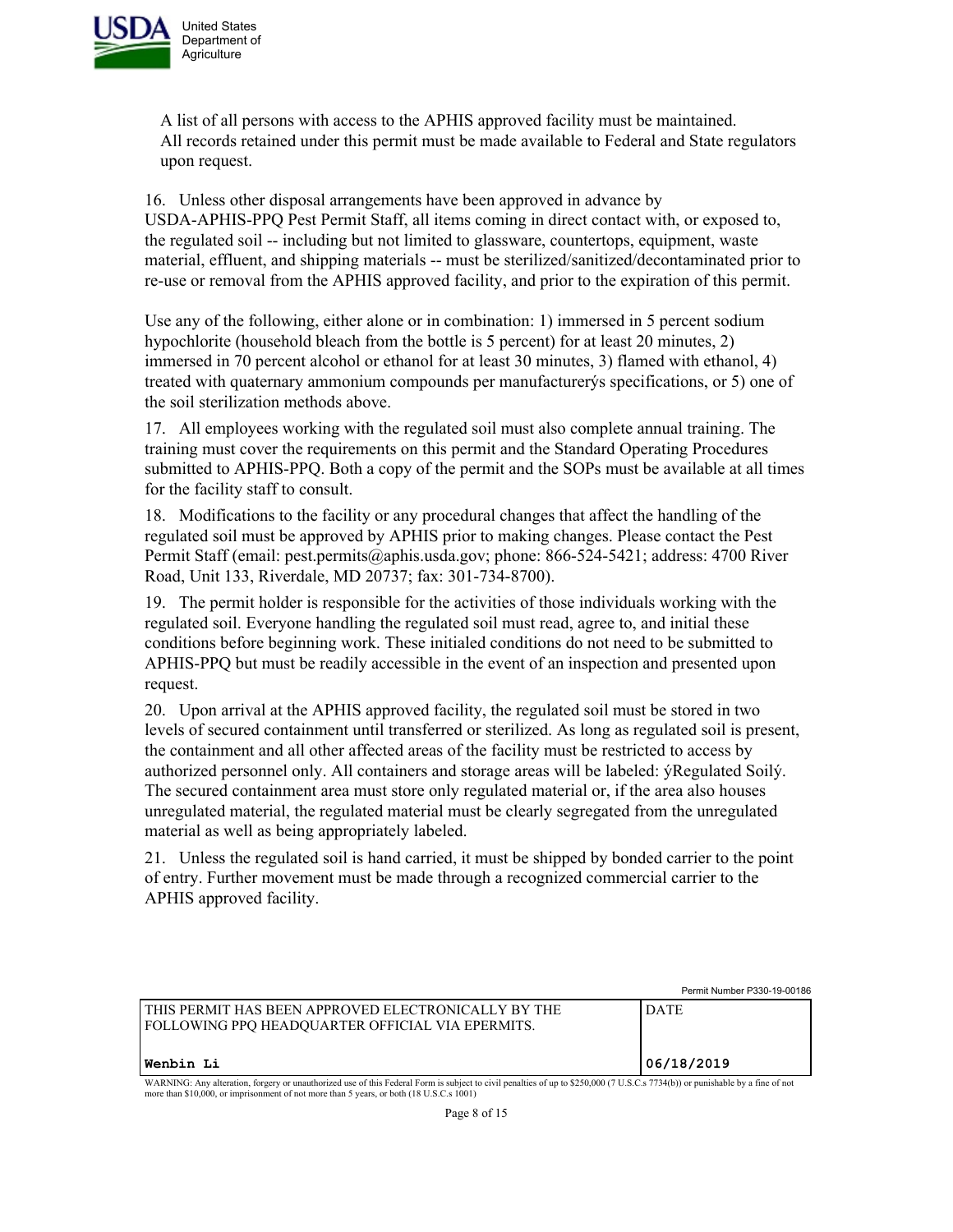

22. The shipment must be free from foreign matter or debris, plants and plant parts, and other macro-organisms, such as insects, cyst nematodes, mollusks and acari. Regulated material commingled with unauthorized material will be subject to re-export or destruction.

23. The regulated soil must not be used in field research or released into the environment before sterilization.

The regulated soil must not be used for isolation or culture of organisms, or for extracting and concentrating organisms from the soil.

The regulated soil must not be used as a growing medium.

24. You as the permit holder are responsible for maintaining a valid permit for as long as the soil is in your possession. APHIS does not issue extensions or renewals of existing permits; the permit holder must submit a new permit application at least three months prior to the expiration of this permit, and obtain a new permit to continue uninterrupted authorization for the soil approved under this permit.

25. If an accidental release into the environment occurs, notification must be made within one business day by email to: pest.permits@usda.gov (preferred) or in writing to: APHIS, PPQ, 4700 River Rd., unit 133; Riverdale, MD 20737; or by calling 866-524-5421. A written report of the incident must be submitted identifying: (a) the name of the permit holder (responsible person), (b) the permit number, (c) the country or State of origin of the soil, (d) the nature of the release, and (e) measures already taken to contain, reduce or limit the effects of the accidentally released soil. Any plans prepared to contain, reduce or limit the effects of the accidentally released soil may be submitted as developed.

26.

- This permit is issued by the United States Department of Agriculture's Animal and Plant Health Inspection Service (APHIS). It conveys APHIS regulations and requirements for the material(s) listed on this permit. It does not reduce or eliminate your legal duty and responsibility to comply with all other applicable Federal and State regulatory requirements.
- The permit number or a copy of the permit must accompany the shipment.
- You must be an individual at least 18 years old, or legal entity such as partnership, corporation, association, or joint venture.
- You are legally responsible for complying with all permit requirements and permit conditions.
- The regulated material and shipping container(s) are subject to inspection by officials of Custom and Border Protection (CBP) and APHIS. CBP or APHIS officials may require

|                                                                                                                                                                                                                                                                          | Permit Number P330-19-00186 |
|--------------------------------------------------------------------------------------------------------------------------------------------------------------------------------------------------------------------------------------------------------------------------|-----------------------------|
| l this permit has been approved electronically by the<br>  FOLLOWING PPO HEADOUARTER OFFICIAL VIA EPERMITS.                                                                                                                                                              | <b>DATE</b>                 |
| Wenbin Li                                                                                                                                                                                                                                                                | 06/18/2019                  |
| WARNING: Any alteration, forgery or unauthorized use of this Federal Form is subject to civil penalties of up to \$250,000 (7 U.S.C.s 7734(b)) or punishable by a fine of not<br>more than \$10,000, or imprisonment of not more than 5 years, or both (18 U.S.C.s 1001) |                             |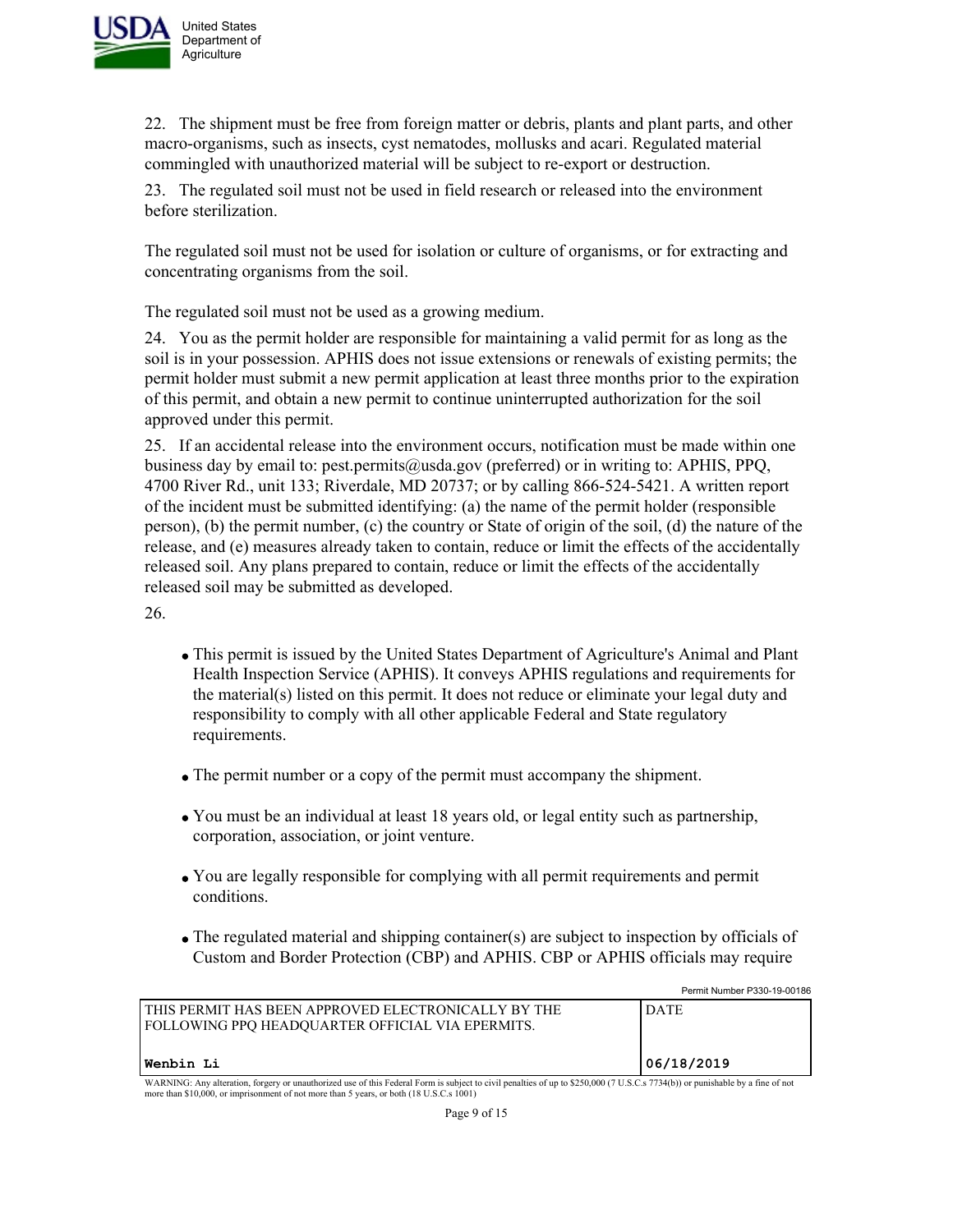

the shipment to be treated, seized, re-exported, or destroyed (in part or whole). You will be responsible for expenses.

- If you violate any applicable laws associated with this permit, you may face substantial civil or criminal penalties. We may cancel all current permits and deny future permit applications.
- Without prior notice and during reasonable hours, authorized Federal and State Regulators must be allowed to inspect the conditions associated with the regulated materials/organisms authorized under this permit.

27. All solid wood packing material (SWPM) accompanying the shipment must be in compliance with ISPM 15 treatment regulations and IPPC stamp requirements and enforcement. Noncompliant shipments will be treated, re-exported or destroyed at the consignee's expense.

28. Further distribution of soil is not allowed without a permit from the receiving lab. While in storage, all soil must be kept locked (e.g. in freezer, cabinet) in the approved lab with access limited to authorized personnel or they will be in a restricted access building that requires a key card entry and access is restricted to authorized personnel only; or it must be in locked room restricted to authorized personnel only.

29. All operations must be consistent with information submitted in association with the above listed APHIS-PPQ inspected facility and subject to the conditions below.

30. The shipment must be free from foreign matter or debris, plants and plant parts, and other macro-organisms, such as insects, cyst nematodes, mollusks and acari. Regulated material commingled with unauthorized material will be subject to re-export or destruction.

31. The imported article can be released without treatment at the port of entry to the permittee's address listed on the permit or label or to an authorized user only if the final destination is an approved facility (valid, current P330 permit in ePermits) or check with your local State Plant Health Director and/or local PPQ field office.

32. All unconsumed soil, containers and effluent must be autoclaved, incinerated or properly sterilized by the permittee at the conclusion of the project as approved and prescribed by the permit conditions.

33. Any water residues (effluent) from the processing of soil samples must be treated by an approved sterilization procedure such as hydroclave or autoclave or boiled dry.

34. The Permit holder must comply with all the items listed below. In cases where notification is required, the notification must be made to the Pest Permit staff at 866-524-5421 or pest.permits@usda.gov within one business day of the event triggering a notification. You must also notify the PPQ State Plant Health Director in your State. Access the list of SPHDs at https://www.aphis.usda.gov/aphis/ourfocus/planthealth/ppq-program-overview/ct\_sphd.

Permit Number P330-19-00186 THIS PERMIT HAS BEEN APPROVED ELECTRONICALLY BY THE FOLLOWING PPQ HEADQUARTER OFFICIAL VIA EPERMITS. DATE **Wenbin Li 06/18/2019** WARNING: Any alteration, forgery or unauthorized use of this Federal Form is subject to civil penalties of up to \$250,000 (7 U.S.C.s 7734(b)) or punishable by a fine of not more than \$10,000, or imprisonment of not more than 5 years, or both (18 U.S.C.s 1001)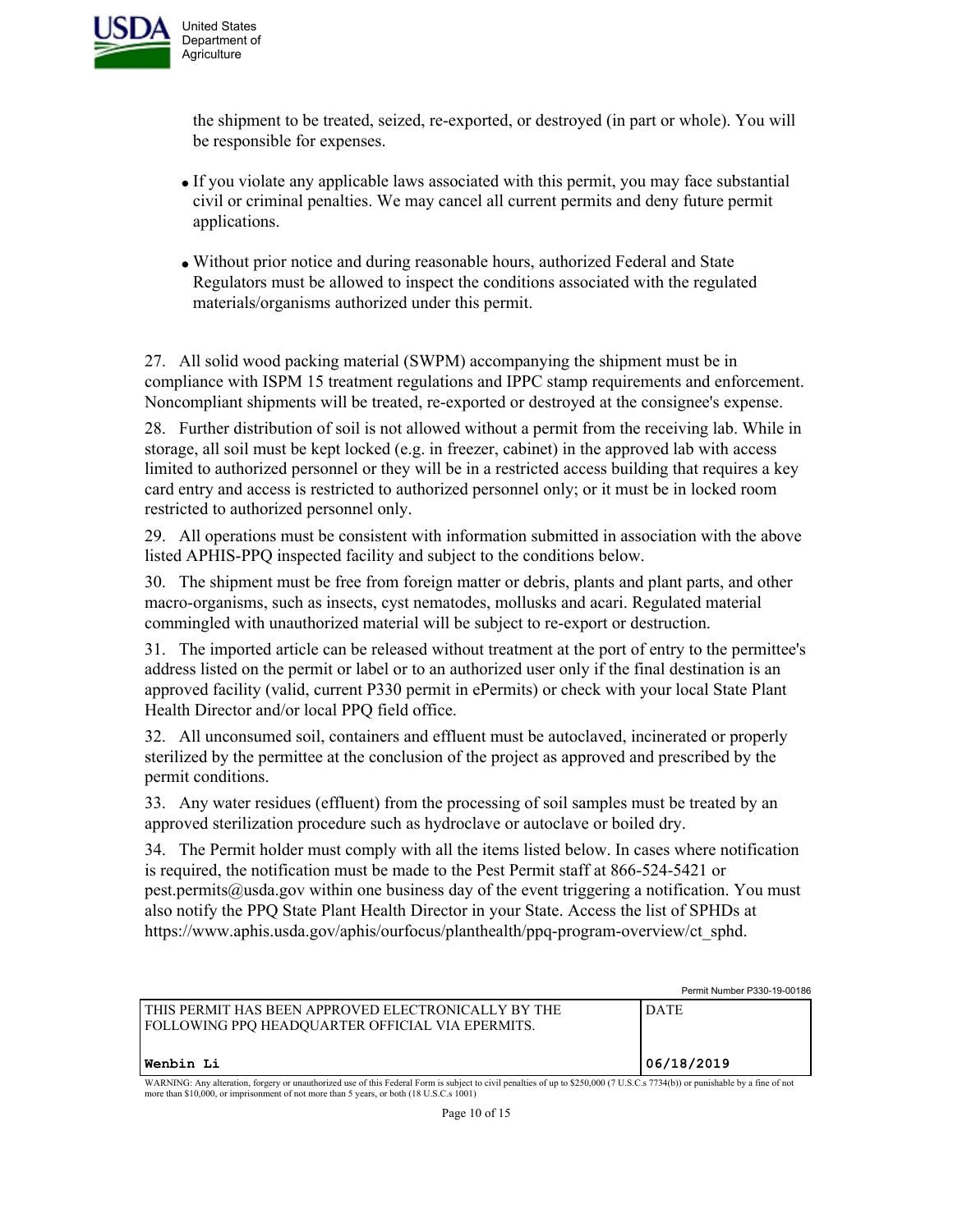

- maintain a valid PPQ 330 permit so long as any portion of the regulated soil remains untreated,
- not assign or transfer this permit to other persons without prior APHIS PPQ authorization,
- maintain an official permanent work assignment or affiliation at the address on this permit,
- notify the Pest Permit Staff of any change in the permit holder's work assignment, residence, or affiliation,
- notify the Pest Permit Staff of the receipt of unauthorized and/or misdirected shipments of regulated soil,
- adequately mitigate environmental impacts resulting from unauthorized or accidental release of the regulated soil,
- notify the Pest Permit Staff if the facility or equipment is damaged/destroyed or if you wish to decommission the facility,
- devitalize/sterilize all regulated soil prior to departure from the organization unless other arrangements are confirmed by the Pest Permit Staff,
- notify the Pest Permit Staff if you intend to let your permit expire and you will no longer receive or work with the regulated soil.

35. For soil that originates in Hawaii and Puerto Rico, a copy of this permit or permit number and the shipment must be presented to APHIS-PPQ for inspection and clearance prior to departure. For soil that originates in the U.S. Virgin Islands, a copy of this permit or the permit number and the shipment must be presented to DHS-CBP for inspection and clearance prior to departure.

Following inspection, soil shipments from Hawaii, Puerto Rico, and the U.S. Virgin Islands are authorized to enter at any arrival point on the mainland U.S.

36. Upon arrival at the APHIS approved facility, the regulated soil must be stored in two levels of secured containment until transferred or sterilized. As long as regulated soil is present, the containment and all other affected areas of the facility must be restricted to access by authorized personnel only. All containers and storage areas will be labeled: 'USDA-Regulated Soil'. The secured containment area must store only regulated material or, if the area also houses unregulated material, the regulated material must be clearly segregated from the unregulated material as well as being appropriately labeled.

37. All packing material, media, substrate, and shipping containers must be sterilized or destroyed as approved and prescribed by the permit conditions after removing the soil.

38. Prior to disposal, all regulated soil must be sterilized by one of the following method: Dry Heat

Use the following minimum combined temperature and time ranges:

- $\bullet$  110 120.5 Celsius (230 249 Fahrenheit) for 16 hours
- $\bullet$  121 154 Celsius (250 309 Fahrenheit) for 2 hours

|                                                                                                                                                                               | Permit Number P330-19-00186 |
|-------------------------------------------------------------------------------------------------------------------------------------------------------------------------------|-----------------------------|
| I THIS PERMIT HAS BEEN APPROVED ELECTRONICALLY BY THE<br><b>FOLLOWING PPQ HEADQUARTER OFFICIAL VIA EPERMITS.</b>                                                              | <b>DATE</b>                 |
| Wenbin Li                                                                                                                                                                     | 06/18/2019                  |
| WARNING: Any alteration, forgery or unauthorized use of this Federal Form is subject to civil penalties of up to \$250,000 (7 U.S.C.s 7734(b)) or punishable by a fine of not |                             |

WARNING: Any alteration, forgery or unauthorized use of this Federal Form is subject to civil penalties of up to \$250,000 (7 U.S.C.s 7734(b)) or punishable by a fine of not more than \$10,000, or imprisonment of not more than 5 years, or both (18 U.S.C.s 1001)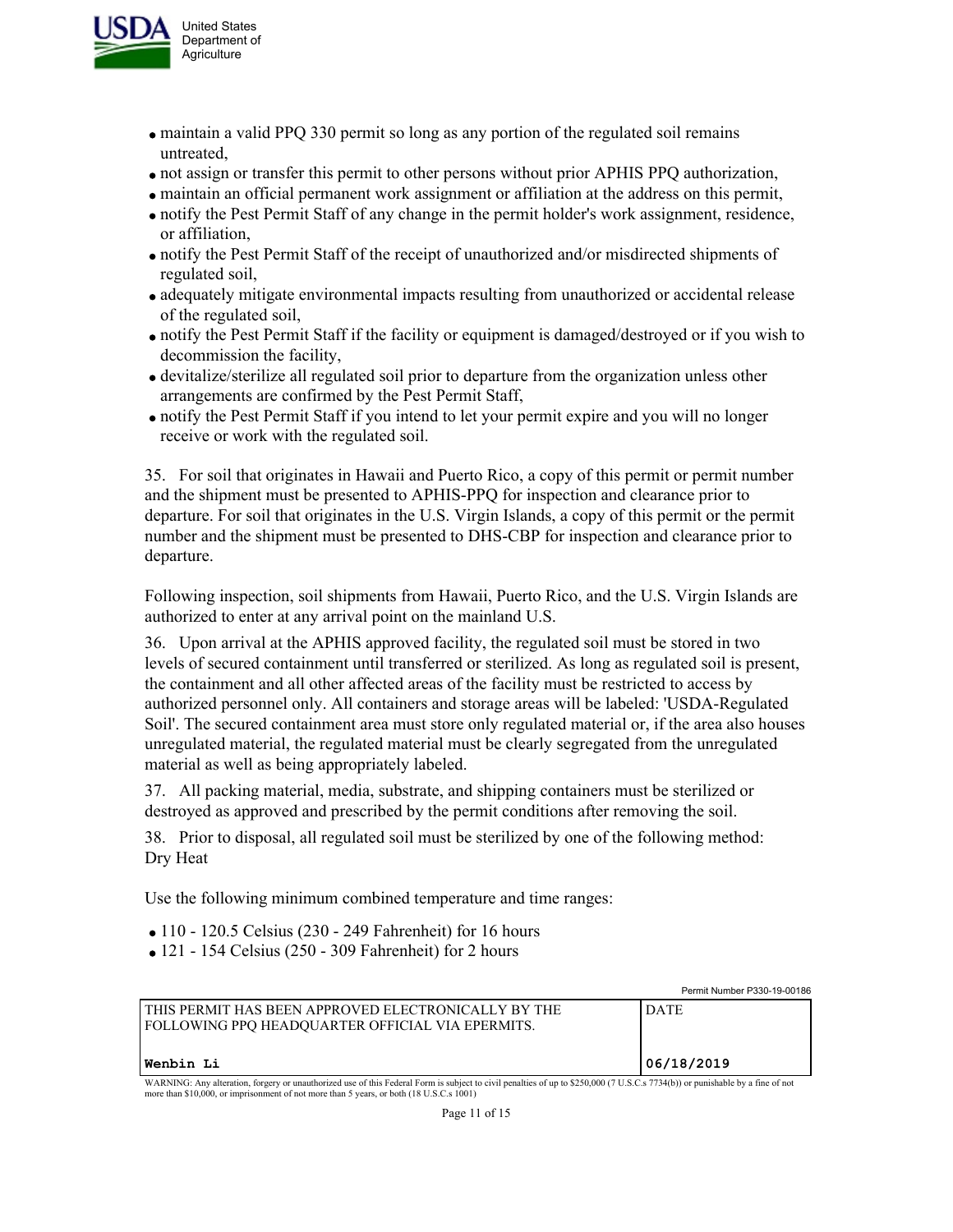

- 154.4 192.5 Celsius (310 379 Fahrenheit) for 30 minutes
- 193 220 Celsius (380 429 Fahrenheit) for 4 minutes
- 221 232 Celsius (430 450 Fahrenheit) for 2 minutes

Time starts when the entire sample reaches the required temperature. Use a suitable temperature probe or currently calibrated thermometer for verification. The soil must be spread evenly throughout the chamber and not exceed 6 inches in depth.

Autoclave

- Autoclave at a minimum of 121 Celsius (250 Fahrenheit) for a minimum of 30 minutes at a minimum of 15 psi.
- Place autoclave tape or other indicators on each load prior to treatment. Check the autoclave tape or other indicator on each container to verify color change before disposal.
- Calibrate annually according to the manufacturer's instructions and maintain written records.
- Use a commercially available biological indicator kit every 3 months, containing bacterial spores (e.g. Geobacillus stearothermophilus species) that are rendered unviable at 121 Celsius (250 Fahrenheit). Follow the manufacturerýs instructions. Service and retest the autoclave if any growth is observed.

#### Incineration

With the exception of metal and glass containers, all regulated and associated material must be reduced completely to ash at the end of the incineration cycle.

Hydroclave

- Hydroclave at a minimum temperature of 121 Celsius (250 Fahrenheit) for a minimum of 30 minutes, or at a minimum of 132 Celsius (267 Fahrenheit) for a minimum of 15 minutes.
- Observe the temperature sensor to ensure that the hydroclave maintains its required temperature.
- Calibrate hydroclave annually according to the manufacturerýs instructions and maintain written records.

Other:

No other sterilization methods are allowed without prior review and approval from the USDA-APHIS-PPQ Pest Permit Staff.

39. Unless other disposal arrangements have been approved in advance by

USDA-APHIS-PPQ Pest Permit Staff, all items coming in direct contact with, or exposed to, the regulated soil -- including but not limited to glassware, countertops, equipment, waste material, effluent, and shipping materials -- must be sterilized/sanitized/decontaminated prior to re-use or removal from the APHIS approved facility, and prior to the expiration of this permit.

Use any of the following, either alone or in combination: 1) immersed in 5 percent sodium

|                                                                                                                                                                                                                                                                          | Permit Number P330-19-00186 |
|--------------------------------------------------------------------------------------------------------------------------------------------------------------------------------------------------------------------------------------------------------------------------|-----------------------------|
| I THIS PERMIT HAS BEEN APPROVED ELECTRONICALLY BY THE<br>FOLLOWING PPQ HEADQUARTER OFFICIAL VIA EPERMITS.                                                                                                                                                                | <b>DATE</b>                 |
| Wenbin Li                                                                                                                                                                                                                                                                | 06/18/2019                  |
| WARNING: Any alteration, forgery or unauthorized use of this Federal Form is subject to civil penalties of up to \$250,000 (7 U.S.C.s 7734(b)) or punishable by a fine of not<br>more than \$10,000, or imprisonment of not more than 5 years, or both (18 U.S.C.s 1001) |                             |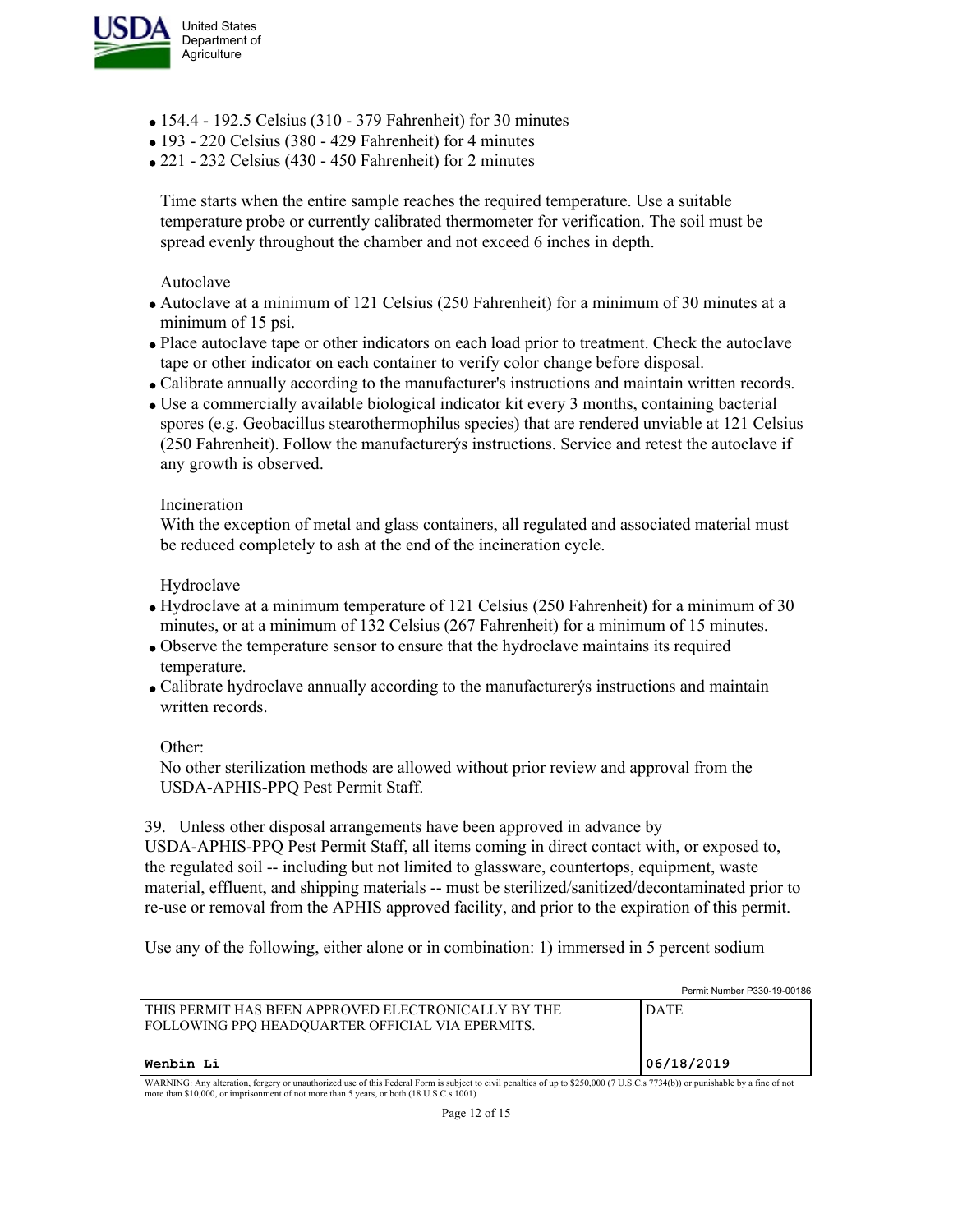

hypochlorite (household bleach from the bottle is 5 percent) for at least 20 minutes, 2) immersed in 70 percent alcohol or ethanol for at least 30 minutes, 3) flamed with ethanol, 4) treated with quaternary ammonium compounds per manufacturerýs specifications, or 5) one of the soil sterilization methods above.

40. Upon issuance of this permit (i.e., a signed PPQ 330), you will need to request the PPQ Form 550 Black/White labels at least 5 business days in advance of shipping date. If you applied online using ePermits, you may request the labels using the My Shipments/Labels feature. Otherwise, send your request to BlackWhiteGreenYellowlabelrequest@usda.gov. All email requests must come from the permit holder or appointee and if requested by the appointee, they must Cc the permit holder on all requests. Specify the permit number and the total number of labels needed. You may request additional labels the same way. We will send you the labels by email as a pdf.

However, the PPQ Form 550 Black/White label is not required on shipments of soil that originate in Hawaii, Puerto Rico, and the U.S. Virgin Islands.

A label must be attached with clear tape to the exterior of each package being imported under this permit. The labels will include detailed shipping instructions. You are responsible for instructing your shipper to carefully follow these instructions. You are responsible for each import shipping label issued under this permit.

Failure to do so may result in refused entry or destruction of your package.

Enclose the following supplemental information in each shipment:

- Permittee Name
- Permit number
- Label number

Underlying packaging/wrapping must carry the address, billing, and any other information required to direct the shipment to its final destination (i.e., the permit holder's address; N.B., USDA APHIS does not defray any additional shipping costs incurred for transiting the shipment through an inspection station as the initial US destination).

41. Further distribution or movement of the regulated soil is not allowed without prior approval from the PPQ State Plant Health Director in your State. Access the list of SPHDs at https://www.aphis.usda.gov/aphis/ourfocus/planthealth/ppq-program-overview/sphd. For such movements, you must follow the packaging standards described in these permit conditions.

42. Certain domestic mainland soil is regulated under 7 CFR 301. This permit does NOT authorize the movement of such soil. For further information on the movement of domestic mainland soil visit:

https://www.aphis.usda.gov/aphis/ourfocus/planthealth/import-information/permits/regulated -organism-and-soil-permits/sa\_soil/ct\_domestic\_soil.

|                                                                                                                                                                                                                                                                          | Permit Number P330-19-00186 |  |
|--------------------------------------------------------------------------------------------------------------------------------------------------------------------------------------------------------------------------------------------------------------------------|-----------------------------|--|
| l this permit has been approved electronically by the<br>  FOLLOWING PPO HEADOUARTER OFFICIAL VIA EPERMITS.                                                                                                                                                              | <b>DATE</b>                 |  |
| Wenbin Li                                                                                                                                                                                                                                                                | 06/18/2019                  |  |
| WARNING: Any alteration, forgery or unauthorized use of this Federal Form is subject to civil penalties of up to \$250,000 (7 U.S.C.s 7734(b)) or punishable by a fine of not<br>more than \$10,000, or imprisonment of not more than 5 years, or both (18 U.S.C.s 1001) |                             |  |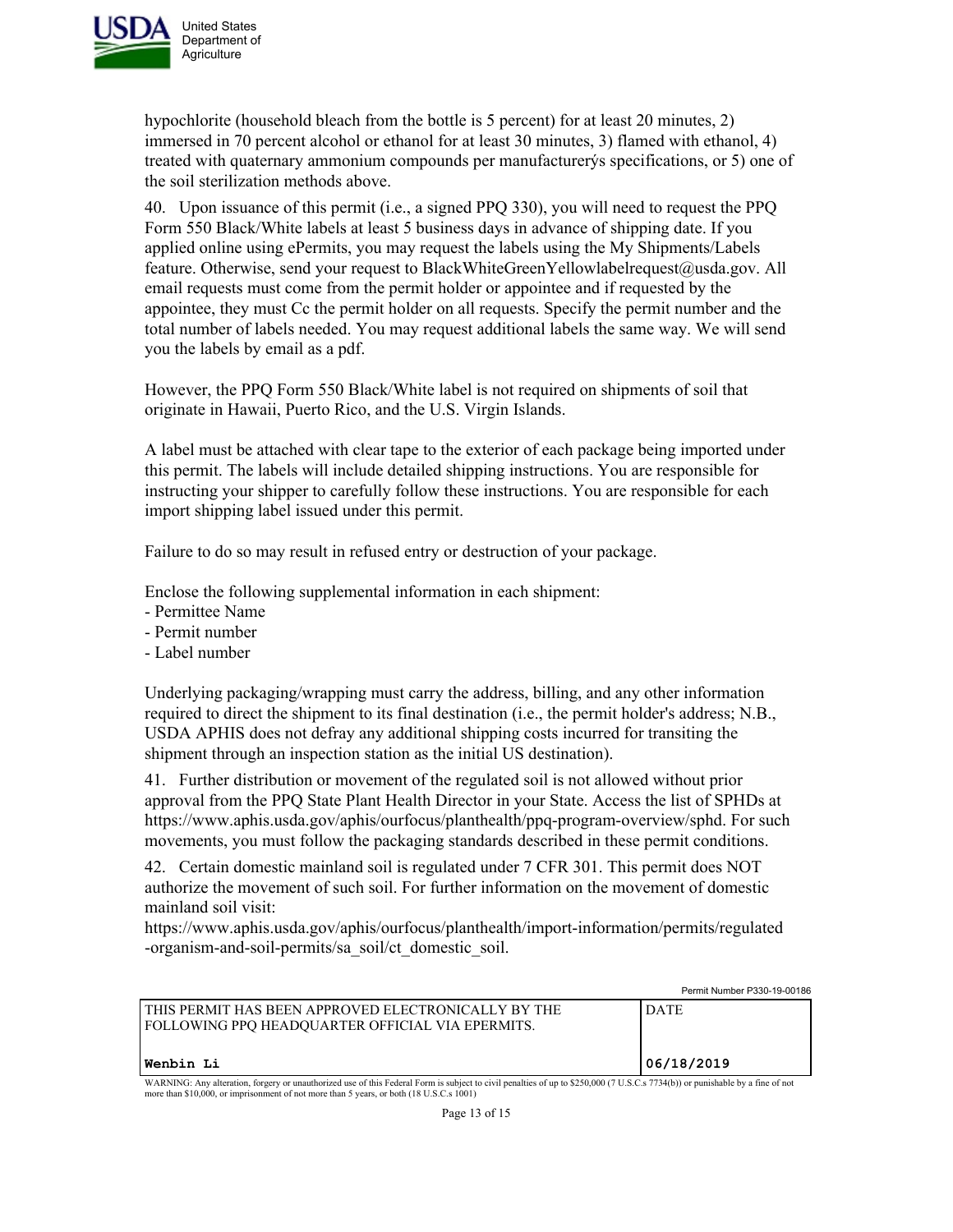

43. Standard Operating Procedures (SOPs) must be filed with, and approved by, the APHIS PPQ Pest Permit Staff at: email: pest.permits@usda.gov; phone: 866-524-5421; fax: 301-734-8700; address: River Road, Unit 133, Riverdale, MD 20737. All contact information must be kept current and the SOPs must be dated. If requirements in the permit conditions are more restrictive than the SOPs, permit conditions take precedence. APHIS PPQ must approve any changes to the SOPs before implementation. At a minimum, the SOP should describe how you will maintain compliance with USDA APHIS-PPQ regulations. It must include how you plan to do the following: handle/process, store, safeguard, transport, treat, and dispose of the regulated soil, effluent, and anything else coming into contact with the regulated soil. The SOP must also contain instructions regarding the cleanup of potential spillage of regulated soil and must be posted in areas where soil is stored or processed. The SOP may be required at the time of inspection.

44. All packages must minimally consist of an inner (primary) and outer (secondary) container securely sealed so that both prevent unauthorized loss of the regulated soil. The primary package(s) must be sealed and adequately cushioned to withstand shock, impact, and pressure changes that may occur. The secondary container must be strong enough to withstand typical shipping conditions (dropping, stacking, impact from other freight, etc.) without opening.

45. The permit holder must keep records of all shipments received and samples processed under this permit. These records must be retained for a period of three (3) years after disposal, or after transfer of the regulated soil to another APHIS approved facility. If soil is transferred between soil approved facilities, the identity of the regulated soil samples must be maintained for traceability.

The records must include:

- Date of arrival of each shipment,
- Origin of the regulated soil
- Total weight of regulated soil in each shipment
- Date and weight of disposed or transferred regulated soil

Training records on each employee must be maintained for a period of three (3) years following the departure of that employee from the APHIS approved facility.

A list of all persons with access to the APHIS approved facility must be maintained. All records retained under this permit must be made available to Federal and State regulators upon request.

46. All employees working with the regulated soil must also complete annual training. The training must cover the requirements on this permit and the Standard Operating Procedures submitted to APHIS-PPQ. Both a copy of the permit and the SOPs must be available at all times for the facility staff to consult.

Permit Number P330-19-00186 THIS PERMIT HAS BEEN APPROVED ELECTRONICALLY BY THE FOLLOWING PPQ HEADQUARTER OFFICIAL VIA EPERMITS. DATE **Wenbin Li 06/18/2019** WARNING: Any alteration, forgery or unauthorized use of this Federal Form is subject to civil penalties of up to \$250,000 (7 U.S.C.s 7734(b)) or punishable by a fine of not more than \$10,000, or imprisonment of not more than 5 years, or both (18 U.S.C.s 1001)